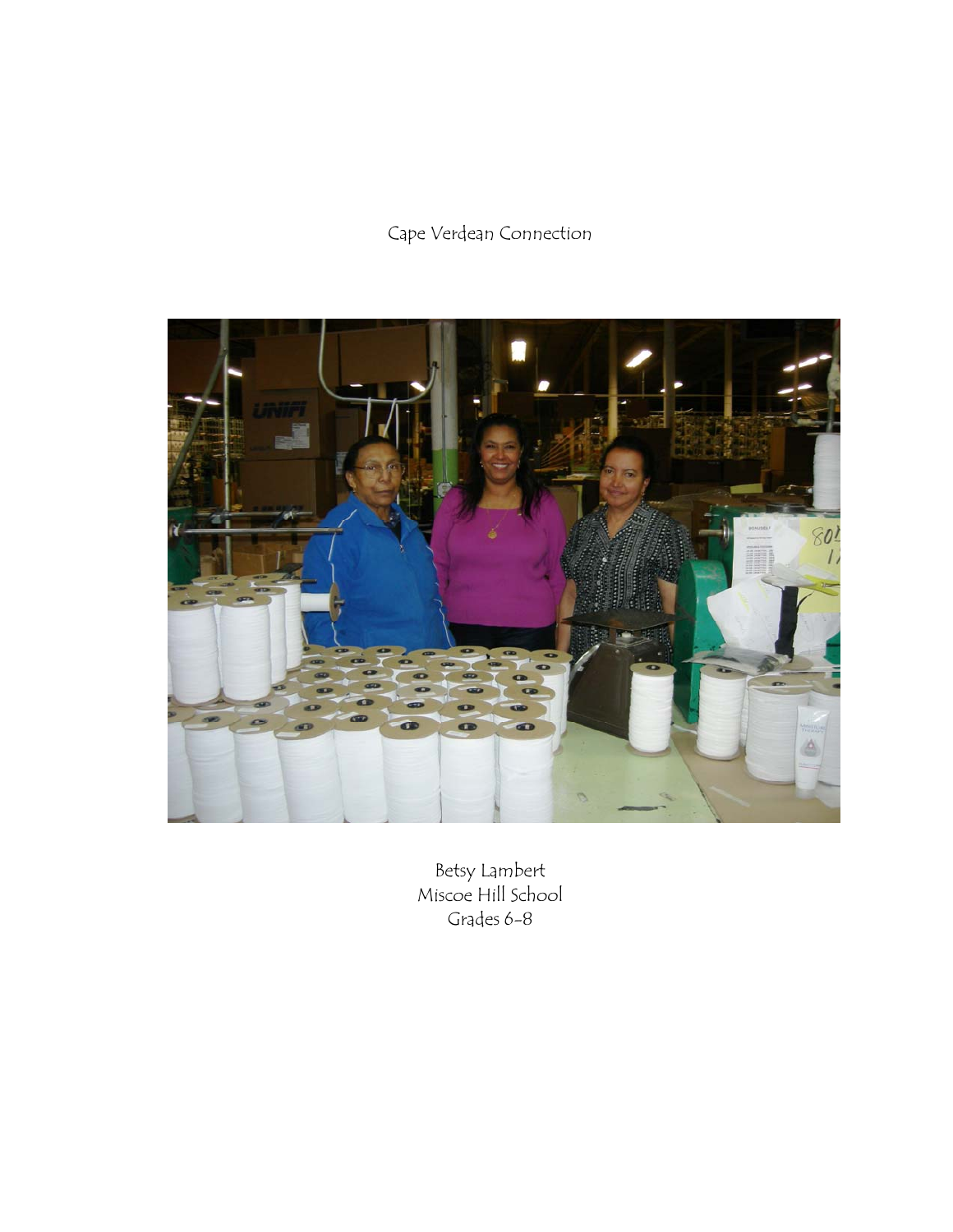## **Unit Overview**

This unit highlights the long-standing relationship between the people of the Blackstone Valley and greater New England area and the Cape Verdean people. Carefully selected documentation demonstrates some of the ways in which the Cape Verdean people, as they moved beyond their original geographic borders, have impacted the Blackstone Valley region. The varied learning experiences activate and utilize students different multiple intelligences, while providing intellectual challenges at multiple levels of cognitive complexity. Modifications for language or special needs are included with each lesson, as are links to historical background, additional resources and reference materials.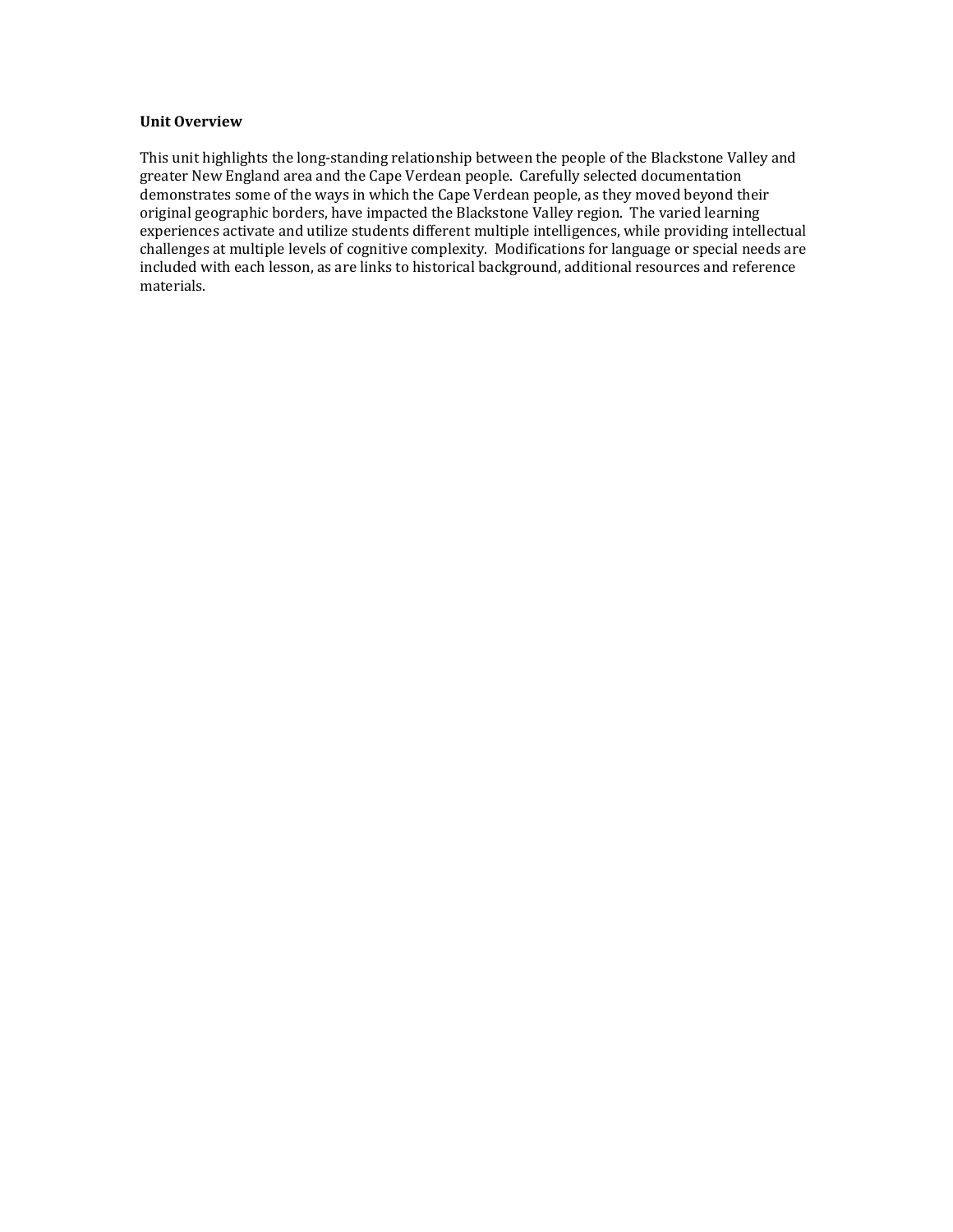# **Standards**

Standards addressed in this unit:

• Rhode Island Grade Span Expectations for Civics & Government and Historical Perspectives 5 (5‐6)‐1, 5 (7‐8)‐1, 5 (5‐6)‐2, 5(7‐8)‐2 

Also check RI ELA standards and Art

• Massachusetts History and Social Science Curriculum Framework 6.1, 6.2, 6.3, 6.4, 6.5, Mass United States History Themes: #3

Also check ELA standards and US History 1 standards and Art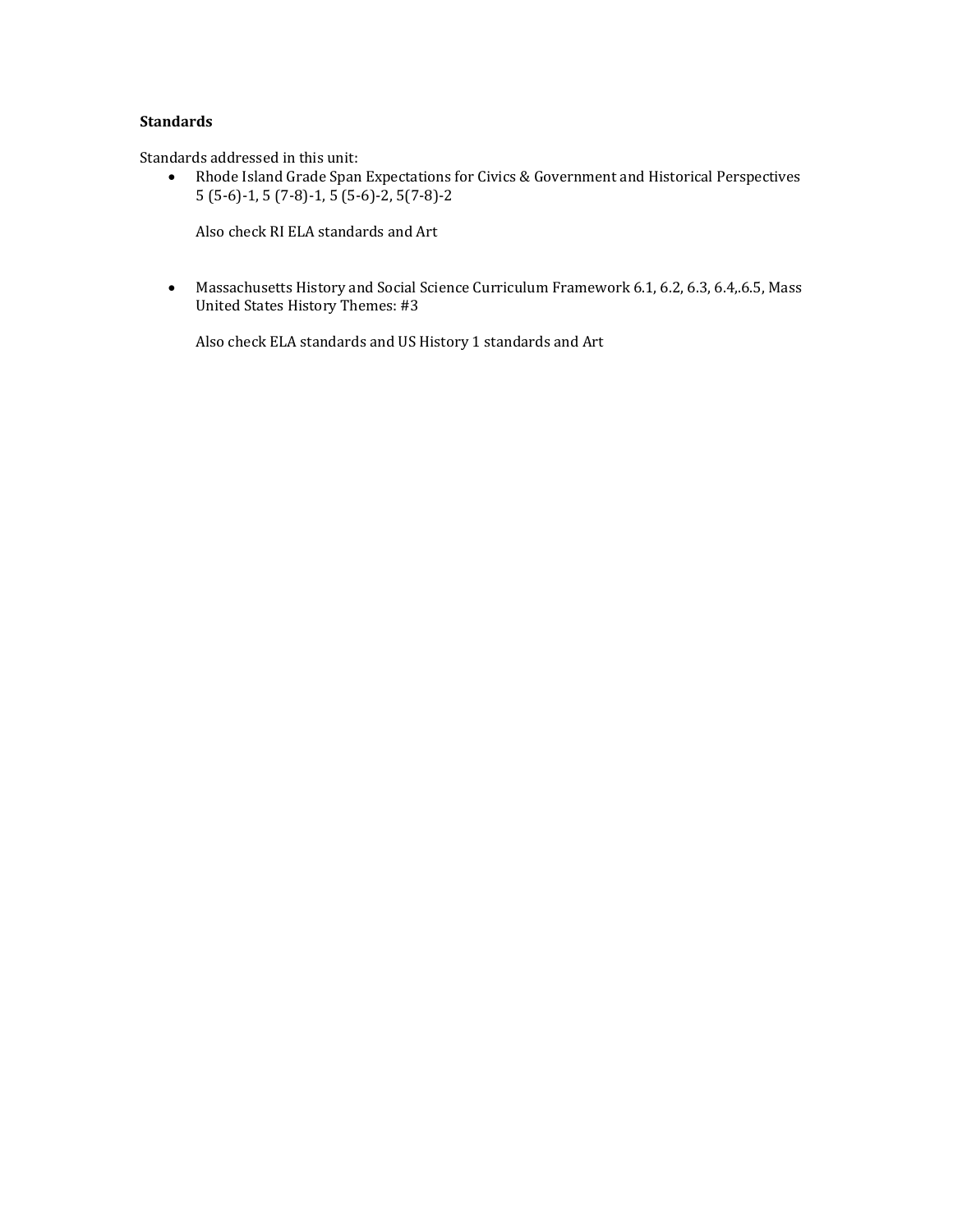# **Objectives**

- The documents and activities contained in this unit are intended to help students better understand the historic relationship that exists between the people of New England and Cape Verdes, and appreciate the varied contributions of Cape Verdean people to the Blackstone Valley and region.
- Students will be able to relate ways in which the Cape Verdean people, as they moved beyond their original geographic borders, have impacted the economic, political, religious, and cultural ideas of the Blackstone Valley and our region.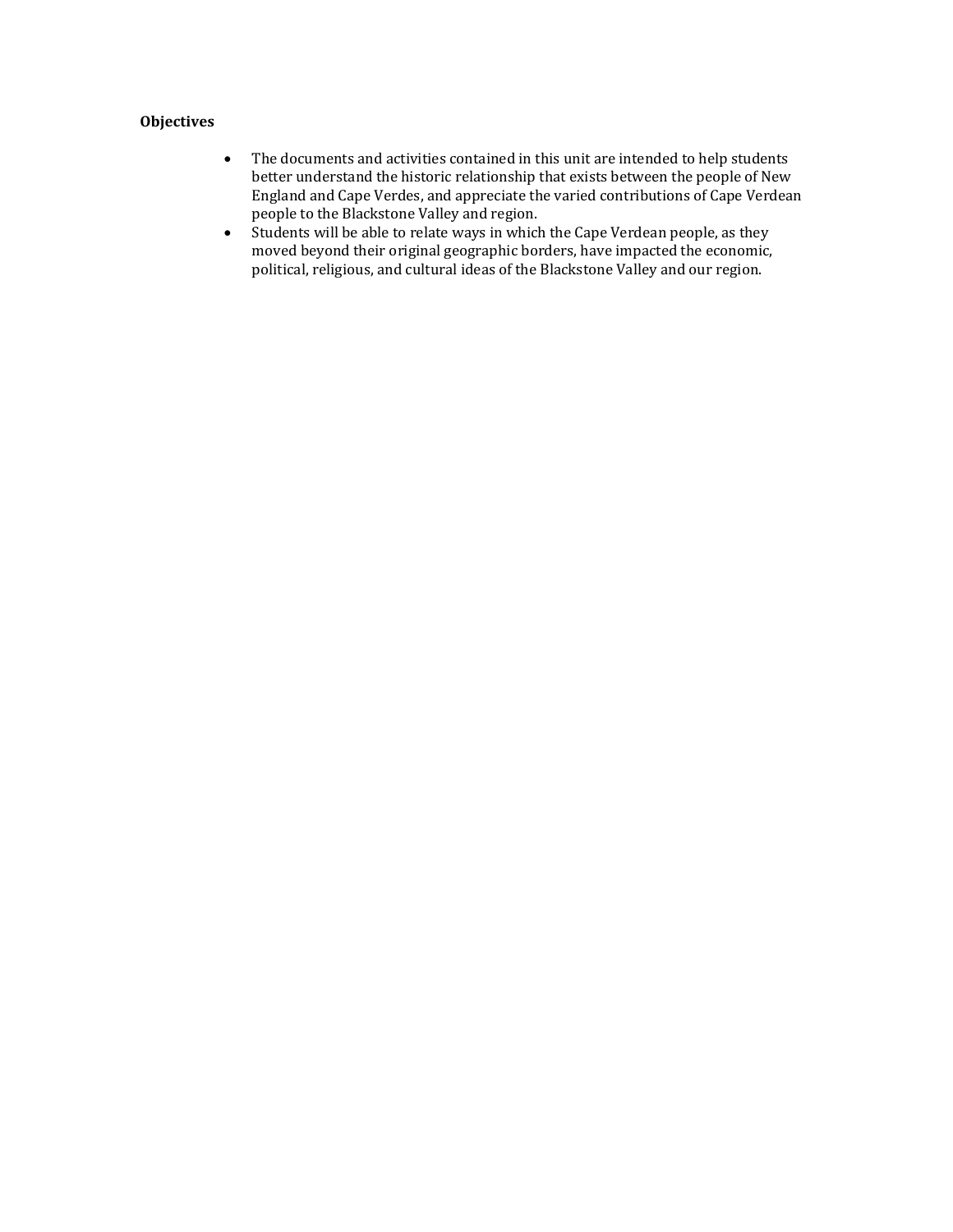## **Index of lessons**

- 1. Cape Verdes Geography
- 2. Saying Goodbye (Tavares)
- 3. Immigration Cape Verdeans come to the US
- 4. Textile Industry (NE Knitting) writing setting, mood
- 5. Culminating Project
- Length of lesson including, length of period (minutes)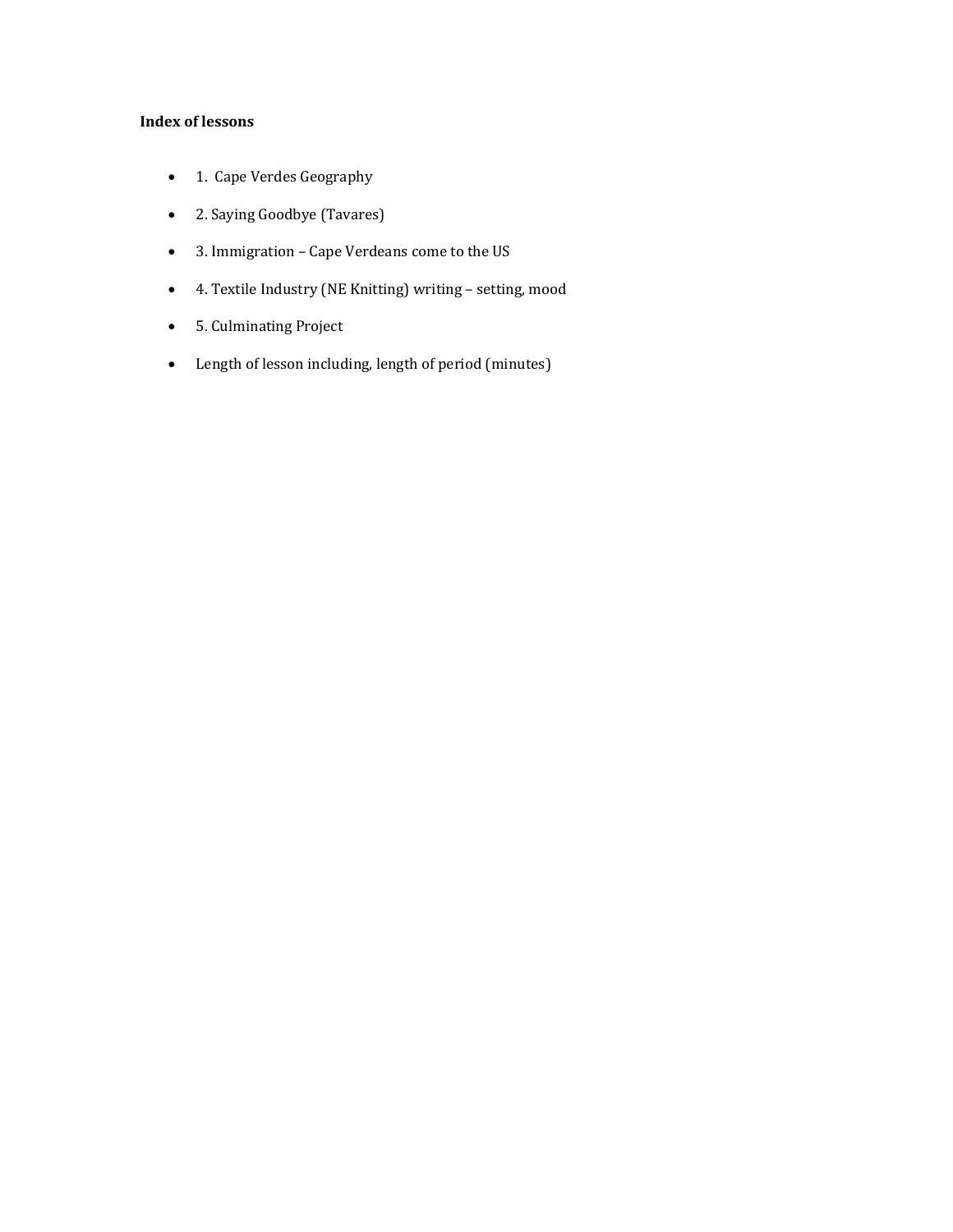#### **Lesson/Activity #1: Cape Verdean Geography**

Standards: Massachusetts Social Studies Standards Grade 6.2 6.3, 6.4, 6.5 Rhode Island  $C&G$  5 (5-6) – 1

Performance Objective: Students will demonstrate knowledge of the location, climate and demographics of the Cape Verdean Islands and Providence, RI.

Materials: white paper  $8\frac{1}{2X}$  11, chart paper, markers, world maps, world atlases.

Time Needed: 60 minute class period

Detailed Procedure: 

- Step 1 Students draw a world map on a blank 8  $\frac{1}{2}$  x 11 piece of paper without using any reference materials. Include and label: 7 continents, 4 oceans, equator, prime meridian, tropic of cancer, tropic of Capricorn, 4 hemispheres, compass rose, Providence, Rhode Island, and Cape Verdes.
- Step 2a Students draw a world map on a blank  $8 \frac{1}{2} \times 11$  piece of paper using reference material. Include and label: 7 continents, 4 oceans, equator, prime meridian, tropic of cancer, tropic of Capricorn, 4 hemispheres, compass rose, Providence, RI, and Cape Verdes.
	- 2b Students use reference materials to create a comparative chart that displays the demographics (population, religion, linguistic group), location (longitude and latitude), and climate data (average rainfall, temperature) for the two locations.
- Step 3 Students work with a partner to create a colorful world map on chart paper without using reference materials. Include and label: 7 continents, 4 oceans, equator, prime meridian, tropic of cancer, tropic of Capricorn, 4 hemispheres, compass rose, Providence, RI, and Cape Verdes.
- Step 4 Students draw a world map on a blank  $8\frac{1}{2} \times 11$  piece of paper without using any reference materials. They are given the checklist below to use as a guide as they include and label: 7 continents, 4 oceans, equator, prime meridian, tropic of cancer, tropic of Capricorn, 4 hemispheres, compass rose, Providence, RI, and Cape Verdes. Students use the chart created in step 2b to incorporate color or symbols to indicate average rainfall, temperature, population, and the dominant ethnic group, linguistic group and religious group of Providence and Cape Verde.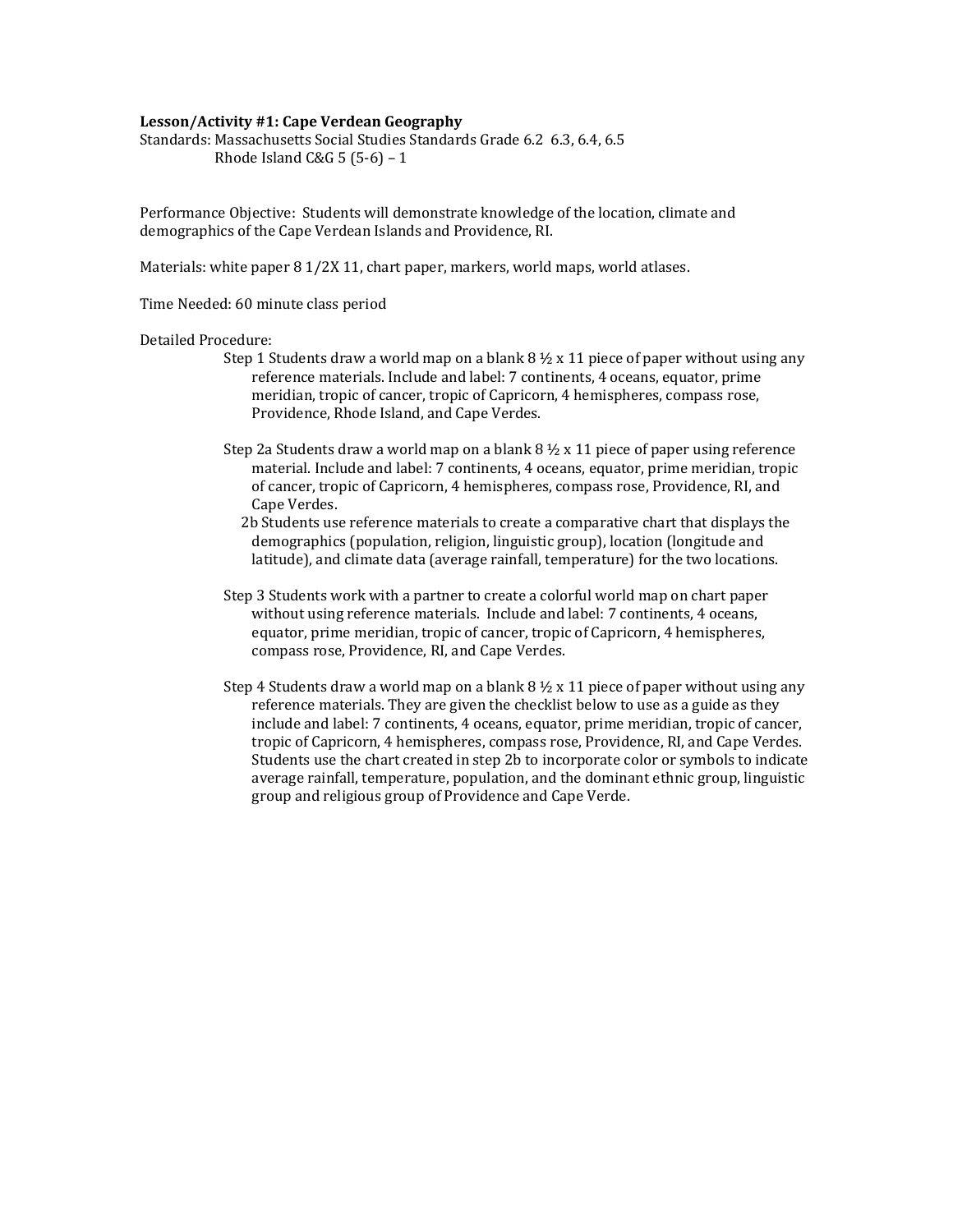This will be graded using the checklist below:

| Requirements             | <b>Total Possible</b><br>Points | Points Earned |
|--------------------------|---------------------------------|---------------|
| 7 continents             | 7                               |               |
| 4 oceans                 | 4                               |               |
| <b>Equator and Prime</b> | $\overline{2}$                  |               |
| meridian                 |                                 |               |
| 2 Tropics                | $\overline{2}$                  |               |
| 4 hemispheres            | 4                               |               |
| Compass rose             | $\mathbf{1}$                    |               |
| Providence, Rhode        | 10                              |               |
| Island - longitude and   |                                 |               |
| latitude                 |                                 |               |
| Cape Verdes - longitude  | 10                              |               |
| and latitude             |                                 |               |
| Average rainfall         | 10                              |               |
| Providence, Cape         |                                 |               |
| Verdes                   |                                 |               |
| Average temperature      | 10                              |               |
| Providence, Cape         |                                 |               |
| Verdes                   |                                 |               |
| Total population of      | 10                              |               |
| Providence, Cape         |                                 |               |
| Verdes                   |                                 |               |
| Primary language         | 10                              |               |
| spoken Providence,       |                                 |               |
| Cape Verdes              |                                 |               |
| Largest religious group  | 10                              |               |
| Providence, Cape         |                                 |               |
| Verdes                   |                                 |               |
| Color or Symbols         | 10                              |               |

Step 5: Using think-pair-share, students will individually create a compare and contrast graphic organizer to describe the location, climate and demographics of Providence, RI and Cape Verdes. Next, each student will work with a partner to create a joint graphic organizer. Finally, the class will create a graphic organizer that includes everyone's input. Students copy the class graphic organizer.

Homework: Using the class generated graphic organizer, students will compose a paragraph which compares and contrasts the location, climate and demographics of Providence and Cape Verde. 

Reference materials: http://www.mapsofworld.com/

Extensions: 

- 1. Include New Bedford, MA, as that was another destination point for many Cape Verdean immigrants.
- 2. Add trade winds and shipping lanes to the world map
- 3. Investigate climate extremes of both places: what seasonal changes did each location face?
- 4. Investigate the hurricane history of each location.
- 5. Investigate the geological history of each location.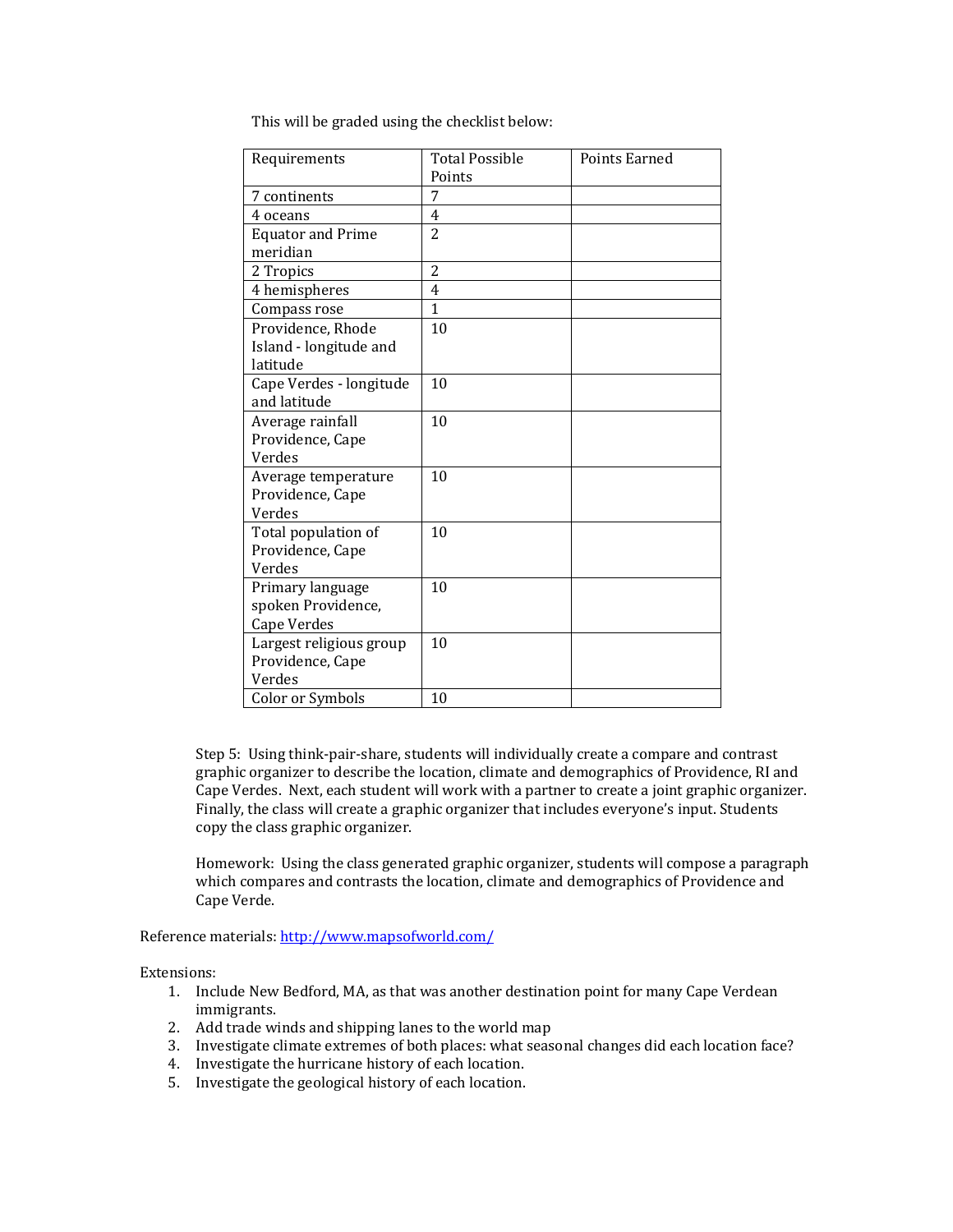6. Learn more about the demographics of each area: ethnic groups, educational level, income level, other languages spoken, etc.

Modifications are intentionally broad for you to adapt to your individual students' needs:

- 1. Permit the use of reference materials when creating each map.
- 2. Simplify the requirements for the final product.
- 3. Simplify the requirements for the homework assignment.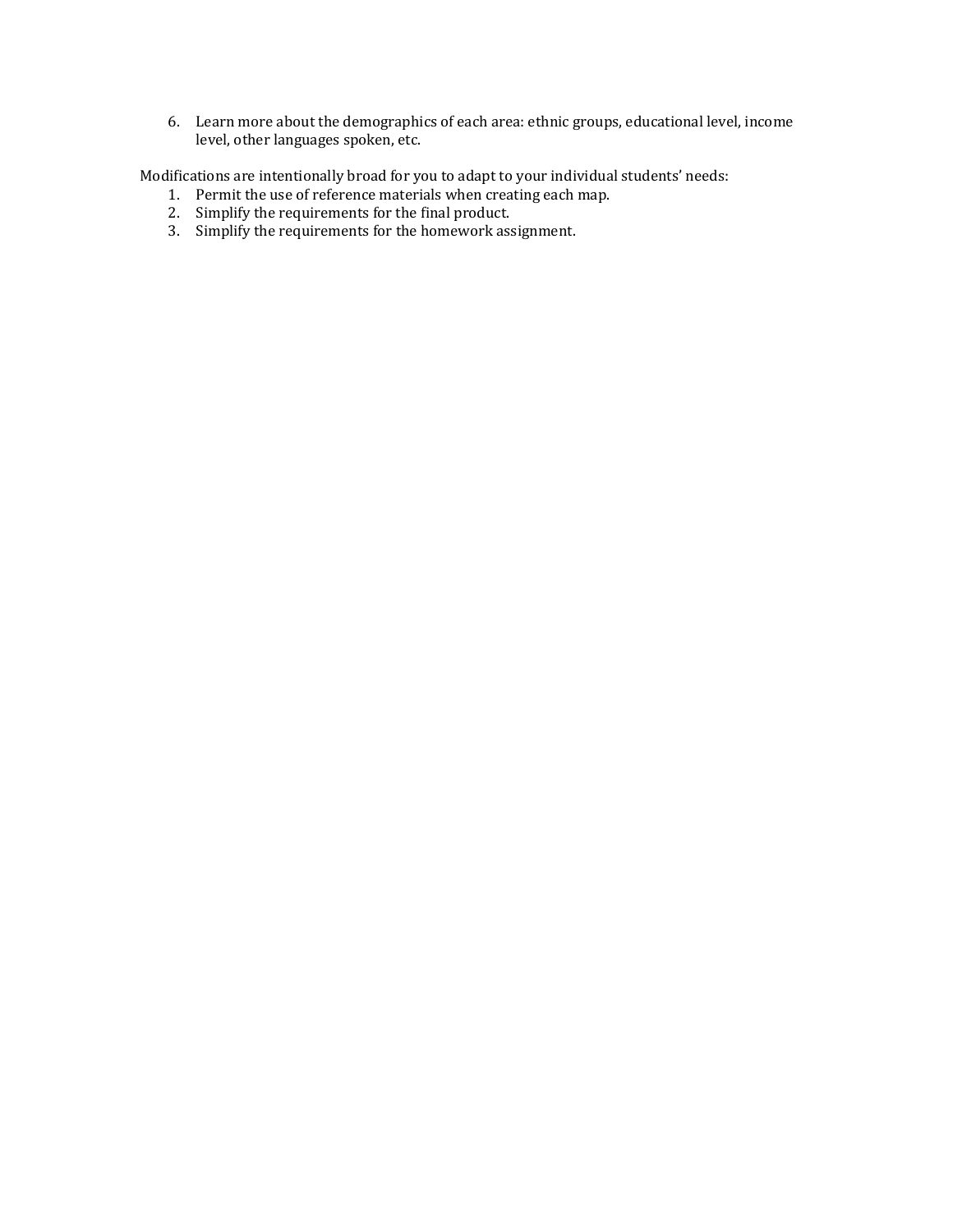#### **Lesson/Activity 2: Departure**

Standards: Massachusetts State General Standard: Poetry 14.3, 14.4 Rhode Island C**&G 5 (5‐6)– 1,** C&G 5 (7‐8) ‐1 

Performance  $Objective(s)$ : Students will demonstrate knowledge of the impact of trade on immigration and culture, specifically as expressed through the ballad of Eugenio Tavares.

Materials needed: copy of ballad and translation, BBC radio broadcast, paper, highlighters, pencils Link to BBC radio program website: http://www.bbc.co.uk/programmes/b00mm08f#p0071mmz Link to Eugenio Tavares Morna of Farewell: http://dare.uva.nl/document/131464

Time Needed: One or two class periods

Detailed Procedure: 

**Step 1** – Copy the translation of the 'Morna of Farewell' on the board, instruct students to copy the text onto the left side of a sheet of lined paper, leaving the right column for their annotations. 

**Step 2a** – Play BBC Radio program, the key segments are Chapter 4 (7.08) Morna, Batuque and Eugenio Tavares and the first section of Chapter 5. Pass out copies of the 'Morna of Farewell' as originally written along with the translation. Read along as it is sung on the BBC broadcast. 

Step 2b - Discuss: How does the music echo the writer's sentiments?

Step 2c Read the English translation of the 'Morna of Farewell' aloud.

Step 2d -Instruct students to use the right side of their paper for annotations. Since we will be working with a translation, we will not analyze sound devices or rhyme scheme. Instruct students to identify and note symbols and figurative language. In addition they are to circle parts of the poem that are confusing and write their questions in the notation column.

Step 2e - Instruct students to determine the poem's theme and highlight the lines that illustrate and support the theme.

Step 3 - Whole Class Annotations: Students add one of their annotations to the board, then pass the marker to another student.

(Morna is copied below and reformatted from website)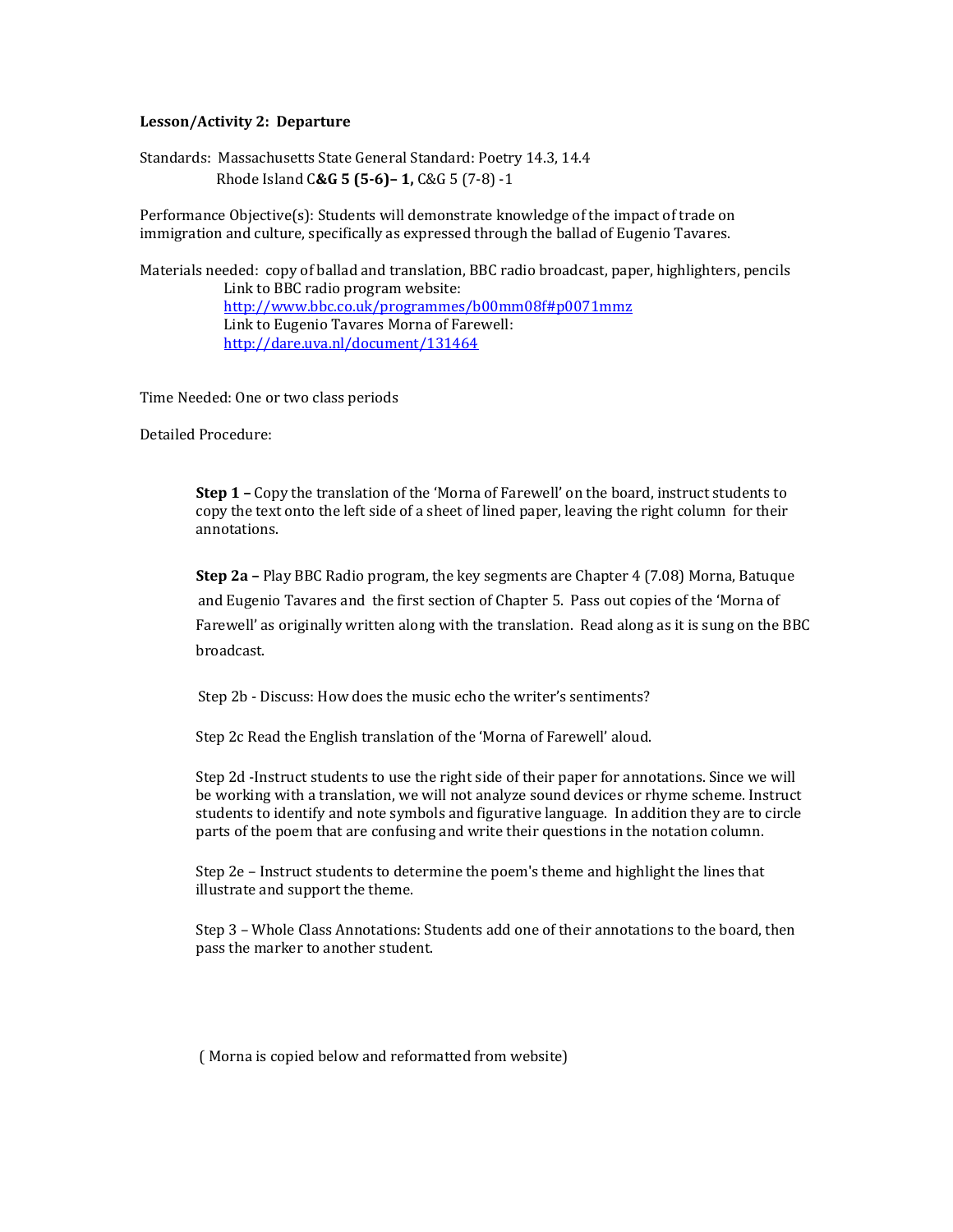## *Morna de Despedida (Morna of Farewell)*, by Euge´nio Tavares:

| Hora de bai,<br>Hora de dor,<br>Ja'n q're'<br>Pa el ca manche <sup>2</sup> !<br>De cada bez<br>Que 'n ta lembra <sup>^</sup> ,<br>Ma'n q're'<br>Fica <sup>^</sup> 'n morre <sup>^!</sup> | Departure time,<br>Time of pain,<br>I wish that<br>Daylight would never come<br>Each time<br>That I remember her<br>I prefer<br>To stay and die! |  |
|------------------------------------------------------------------------------------------------------------------------------------------------------------------------------------------|--------------------------------------------------------------------------------------------------------------------------------------------------|--|
| Hora de bai,                                                                                                                                                                             | Departure time,                                                                                                                                  |  |
| Hora de dor!                                                                                                                                                                             | Time of pain,                                                                                                                                    |  |
| Amor,                                                                                                                                                                                    | Love.                                                                                                                                            |  |
| Dixa'n chora <sup>^!</sup>                                                                                                                                                               | Let me cry!                                                                                                                                      |  |
| Corpo catibo,                                                                                                                                                                            | Captive body,                                                                                                                                    |  |
| Ba' bo que e' escrabo!<br>O'                                                                                                                                                             | You go, since you are a slave!                                                                                                                   |  |
| alma bibo,                                                                                                                                                                               | Oh living soul,                                                                                                                                  |  |
| Quem que al lebabo?                                                                                                                                                                      | Who shall take you?                                                                                                                              |  |
| Se bem e' doce,                                                                                                                                                                          | Although the arrival is sweet,                                                                                                                   |  |
| Bai e' maguado;                                                                                                                                                                          | The departure is sour;                                                                                                                           |  |
| Mas, se ca bado,                                                                                                                                                                         | But those who won't leave                                                                                                                        |  |
| Ca ta birado!                                                                                                                                                                            | Cannot return                                                                                                                                    |  |
| Se no morre^                                                                                                                                                                             | If we die                                                                                                                                        |  |
| Na despedida,                                                                                                                                                                            | In saying good-bye                                                                                                                               |  |
| Nhor Des na volta                                                                                                                                                                        | God, upon our return,                                                                                                                            |  |
| Ta dano bida.                                                                                                                                                                            | Will give us life.                                                                                                                               |  |

Homework: Students write a reflection on Tavares message as it relates to the rhythm of departure/arrival and death/life.

Resources and Historical Background:

- 1. Cape Verde Packet Trade, article by Ray Almeida http://www1.umassd.edu/specialprograms/caboverde/cvpacket.html
- 2. Tavares article http://archive.southcoasttoday.com/daily/10‐06/10‐06‐06/01living.htm
- 3. Eugenio Tavares website (in Portuguese) http://www.eugeniotavares.org/

### Extensions:

1. Listen to the entire BBC broadcast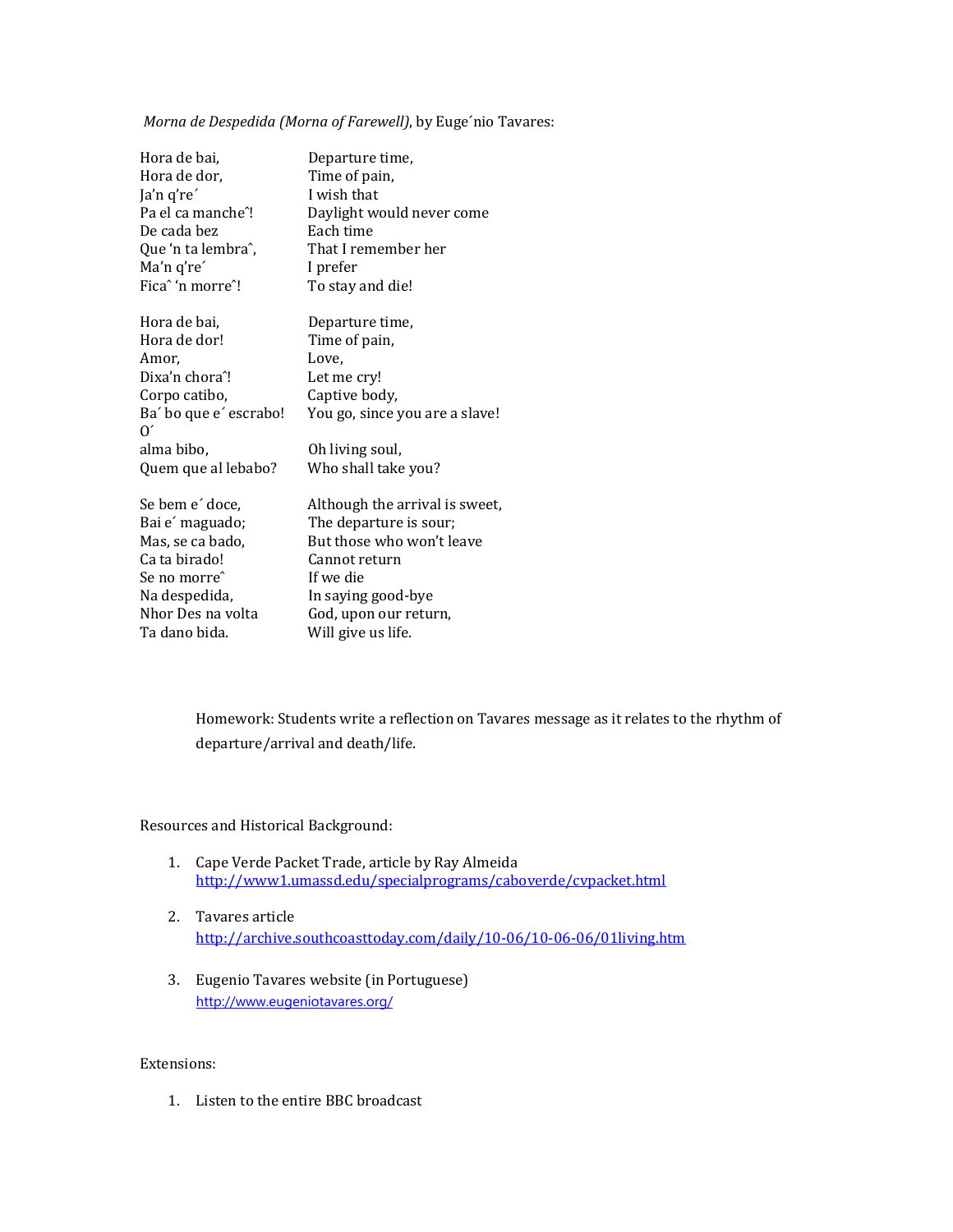- 2. Compare and Contrast with John Denver's "Leaving on a jet plane". http://www.youtube.com/watch?v=vLBKOcUbHR0&feature=related
- 3. Comapre and contrast with Bing Crosby's "Now is the Hour" http://www.mp3lyrics.org/b/bing‐crosby/now‐is‐the‐hour/
- 4. Research the Ernestina schooner and Charles Morgan whale ship and their connections to Cape Verdeans.
- 5. Compose a farewell poem that includes anticipation of reunion.
- 6. Explore the Claridade literary movement
- 7. Research other Cape Verdean musicians: the Tavares Brothers, Ivo Pires, Norberto Tavares
- 8. Research the Morna and the impact of Tavares music
- 9. Research Tavares' reference to slavery and the history of Cape Verdes
- 10. Write poem incorporating sensory impressions as song sung at Furna dock in calm waters of harbor in Brava, while loved ones boarded ships for America, provide: dock images, music sounds, ship pictures, fiddle and guitar, couples dancing, dawn, last dance before departure.

### Modifications:

- 1. Provide students with a figurative language chart
- 2. Provide students with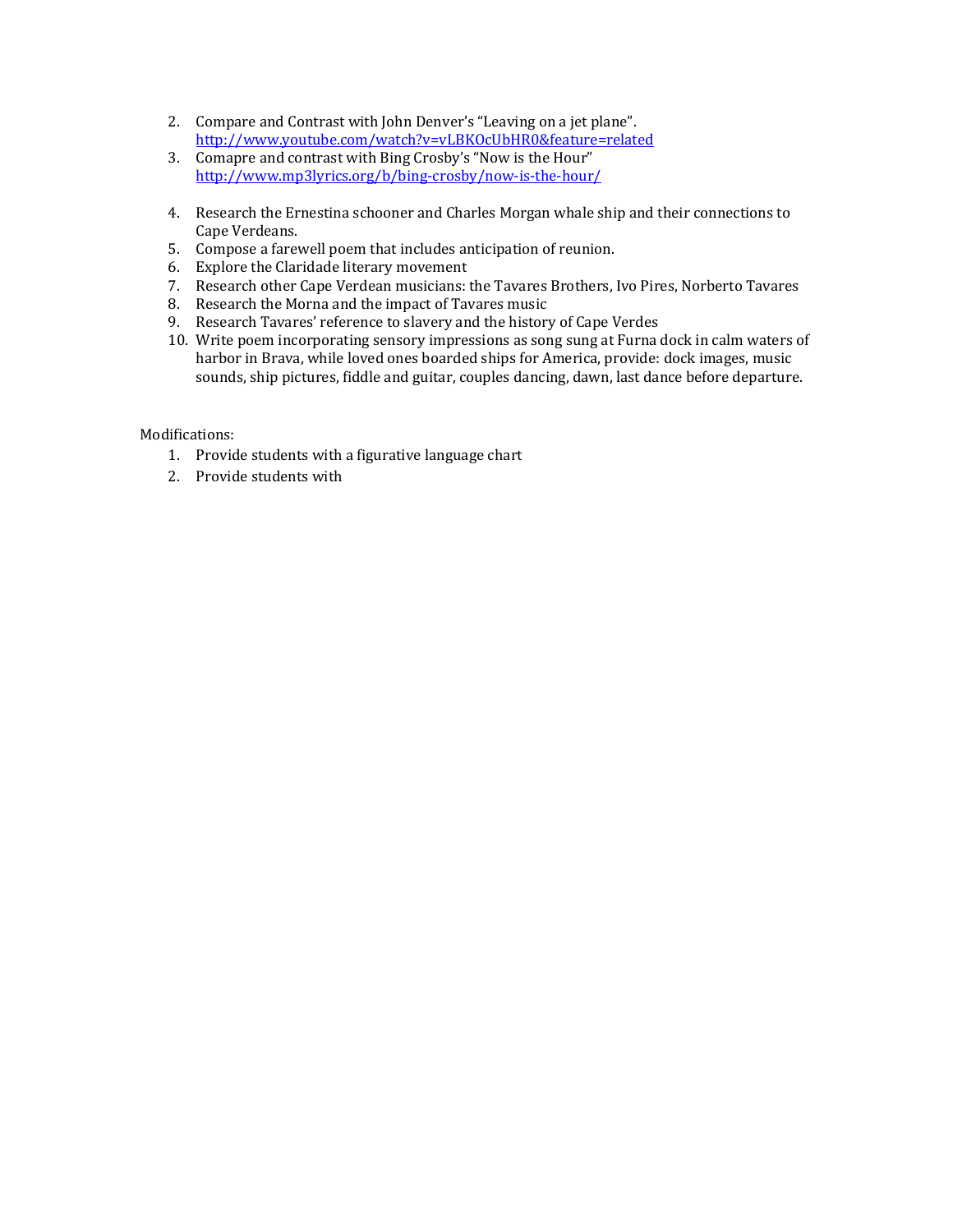#### **Lesson/Activity 3: Characteristics of Cape Verdean Immigrants**

#### Standards:

Performance Objectives: Students will be able to relate ways in which the character traits of the Cape Verdean people, as they moved beyond their original geographic borders, has impacted the economic, political, religious, and cultural ideas of the Blackstone Valley and our region.

Materials: print out the Cape Verdean Museum Exhibit, Hall of Fame Inductees 2005, 2006, 2008. There are 23 total; select a sample which includes Captain Antone Coelho (2006) and Captain John Theophilo Gonsalves (2008) whose lives at sea fit well with the emphasis on immigration for this unit. http://www.capeverdeanmuseum.org/2006halloffame.html

> Step  $1 - As$  a class, define character traits as descriptive adjectives that denote qualities of a person. In literature, these may be stated directly or seen through a characters' actions.

Step 2a- Students work singly or in pairs to create action/character trait chart for five inductees. The inductee's name is listed at the top; the left hand column is labeled, 'actions', and the right hand column, 'traits the actions reveal'.

Step 2b - They read over each biography and make notations on their chart. They include every action described in the biography and the character traits revealed by those actions. Think specifically of attitudes toward, separation, risk, work, family, home, others, sacrifice, etc.

Step  $2c$  – Students circle the three character traits that appear the most frequently on each chart. 

Step 3 - Students repeat this process for four more inductees.

Step 4 - Post a sheet of chart paper with each inductees name. Under each inductees name, students list the three most frequent character traits revealed by their actions.

Step 5- Create a tally of the top five character traits that may have led to the inductees inclusion in the Hall of Fame.

Homework reflection: How does character impact community? Give examples from this exercise.

Resources: 

1. Character Traits list: http://www.readwritethink.org/files/resources/lesson\_images/lesson175/traits.pdf

Extensions: Modifications: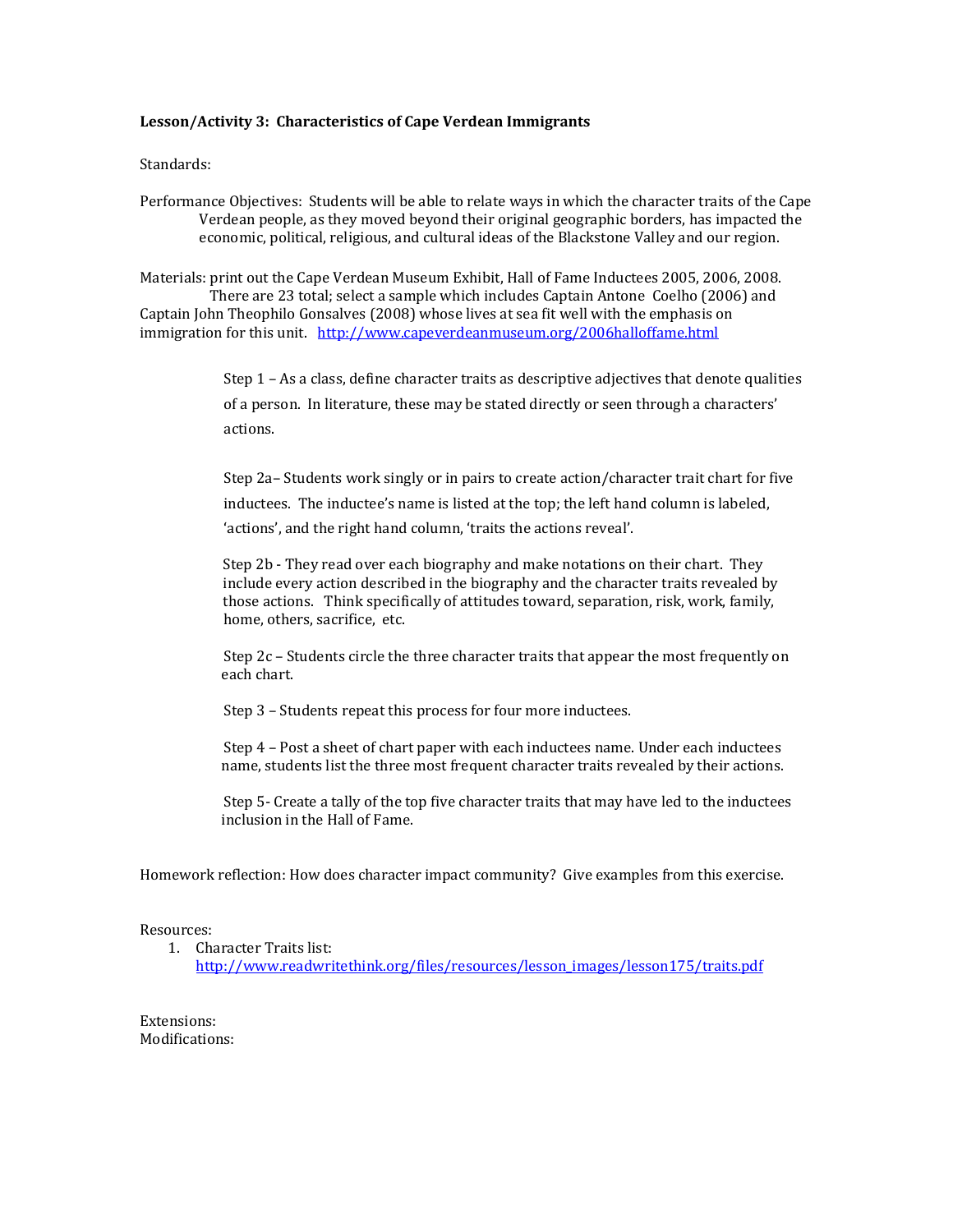## **Lesson/Activity #4 Focus on Ongoing Cape Verdean Contributions: Knitting Mill**

Standards: Rhode Island C&G 5 (5-6) 2, (7-8) 2

Performance Objective(s): Students will demonstrate knowledge of working conditions in turn of the century mills in Pawtucket, RI and contemporary standards at the Northeast Knitting Mill. They will consider the competing interests of mill workers and mill owners and governmental interest

Materials: photographs of interior of two mills, photo analysis sheets,

Time Needed: 

Detailed Procedure:

- 1. Compare two images for mood, setting. Use photo analysis sheets photo analysis titles, study color, comp., main idea, character, detail, audience, message.
- 2. Introduce legal issues and conflict of interest Changes in regulations, products, advertising; international via websites versus broadsides and newspaper adds.
- 3. Question How are some issues (social, technological, geographical, economical, cultural) beneficial to some people and harmful to others? Image and audience: LOC image of mill interior with dust and child labor compare to pristine, colorful image of Northeast Knitting

Extensions: 

- 1. Research cotton mills in Pawtucket can the mill be identified?
- 2. Compare the Northeast Knitting Mills Website design to old mill adds.

Modifications: 

Resources: 

- 1. Photo analysis worksheet from the National Archives: http://www.archives.gov/education/lessons/worksheets/photo\_analysis\_worksheet.pdf
- 2. Discussion of Child Labor regulations http://eh.net/encyclopedia/article/whaples.childlabor
- 3. Factory inspection legislation: http://www.dol.gov/oasam/programs/history/mono‐regsafepart02.htm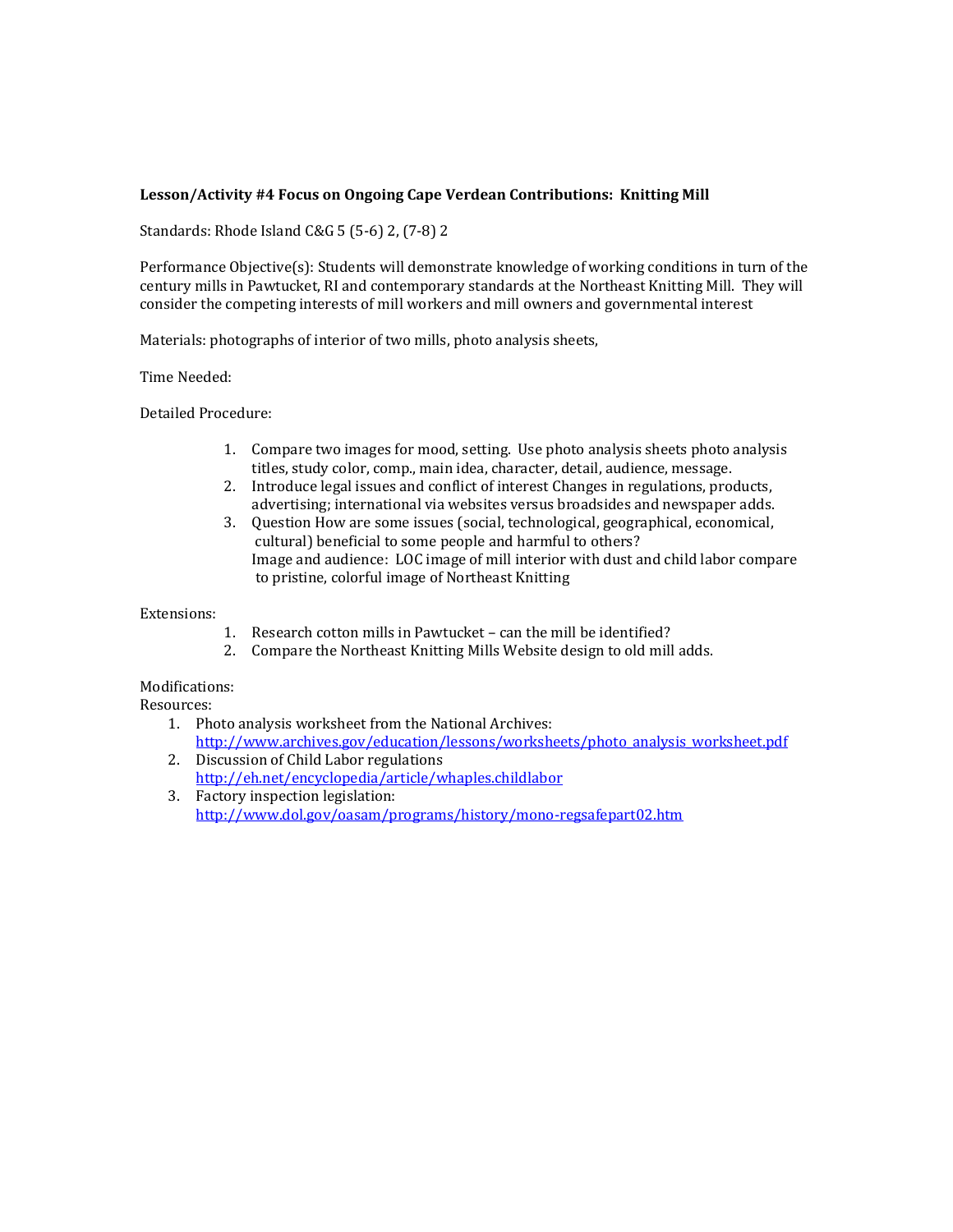

Panel 8 *Going to Work* Images Rosalie DeRosa Northeast Knitting Mill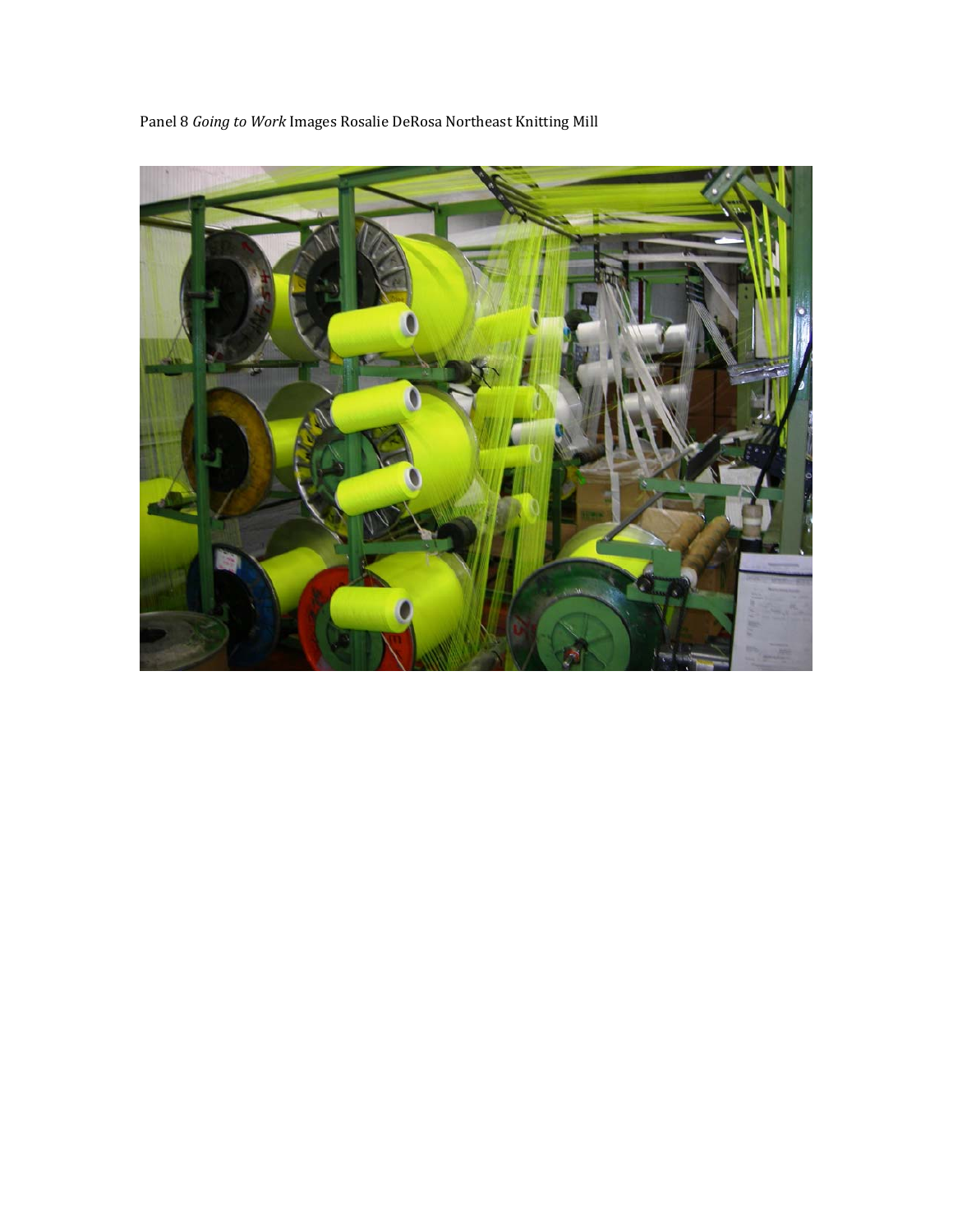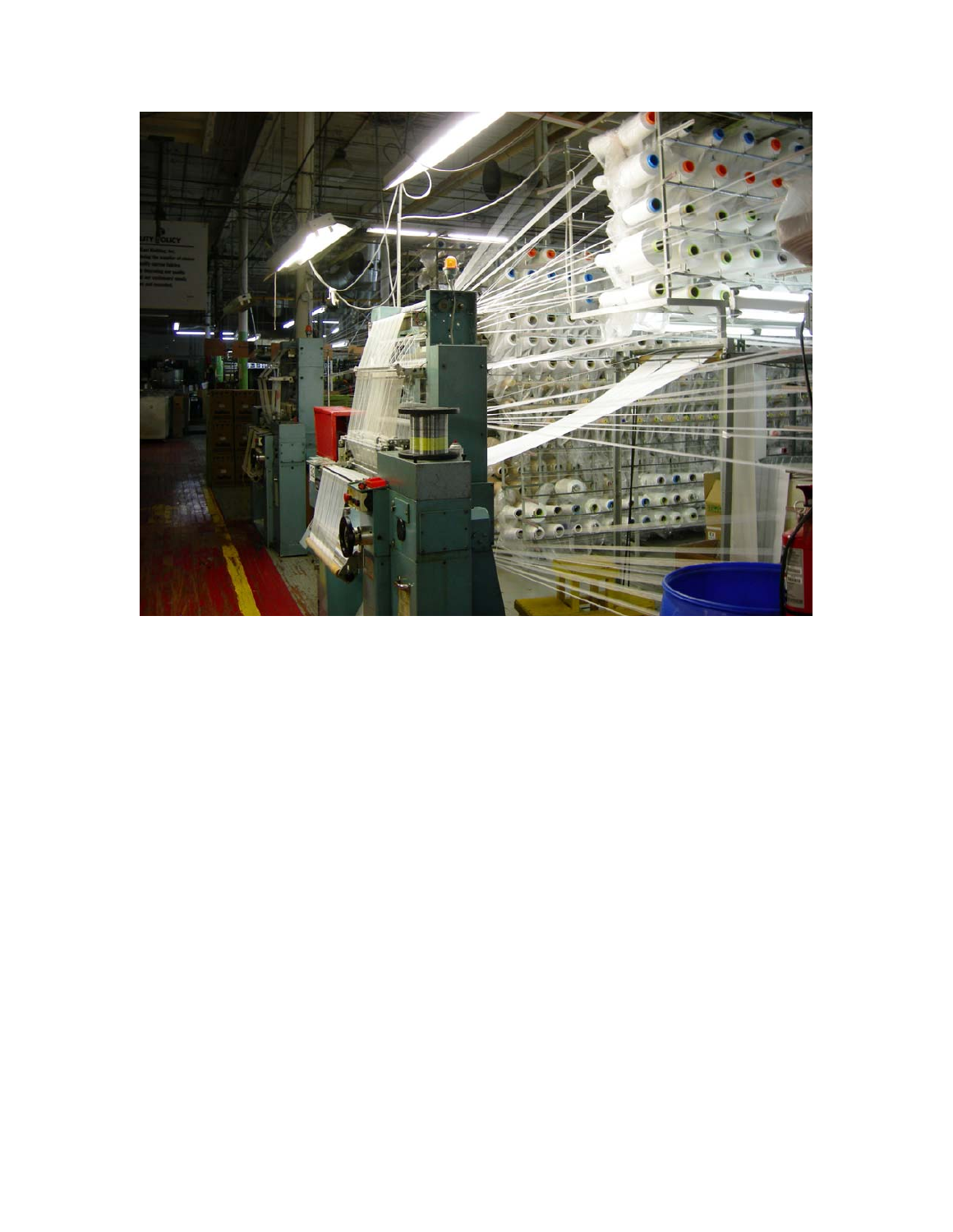

http://lth3.k12.il.us/rhampton/mi/lessonplanideas.htm check this out http://projects.coe.uga.edu/epltt/index.php?title=Bloom%27s\_Taxonomy this too

| Rhode Island                          |                                  |                                                |
|---------------------------------------|----------------------------------|------------------------------------------------|
| $C&G5(5-6)-2$                         | $C&G5(7-8)-2$                    | How are cultural identities maintained in a    |
| Students demonstrate an               | Students demonstrate an          | global society? (e.g., La Survivance, Italian  |
| understanding of the benefits and     | understanding of the benefits    | pride in Mussolini)                            |
| challenges of an interconnected       | and challenges of an             |                                                |
| world by                              | interconnected world by          |                                                |
| a. identifying and discussing factors | a. identifying and discussing    | What are positive and negative effects of      |
| that lead to the breakdown of order   | factors that lead to the         | actions?                                       |
| among societies (e.g., natural        | breakdown of order among         |                                                |
| disasters, wars, plagues, population  | societies and the resulting      |                                                |
| shifts, natural resources)            | consequences (e.g., abolition of |                                                |
|                                       | slavery, terrorism, Fall of      |                                                |
|                                       | Roman Empire, civil war)         |                                                |
| b. citing a social, technological.    | b. considering competing         | How are some issues (social, technological,    |
| geographical, economical, or cultural | interests on issues that benefit | geographical, economical, cultural) beneficial |
| issue that provides an example of     | some people and cause other      | to some people and harmful to others?          |
| both benefits and challenges          | people to suffer (e.g. slavery,  |                                                |
|                                       | whaling, oil exploration)        |                                                |
|                                       |                                  |                                                |